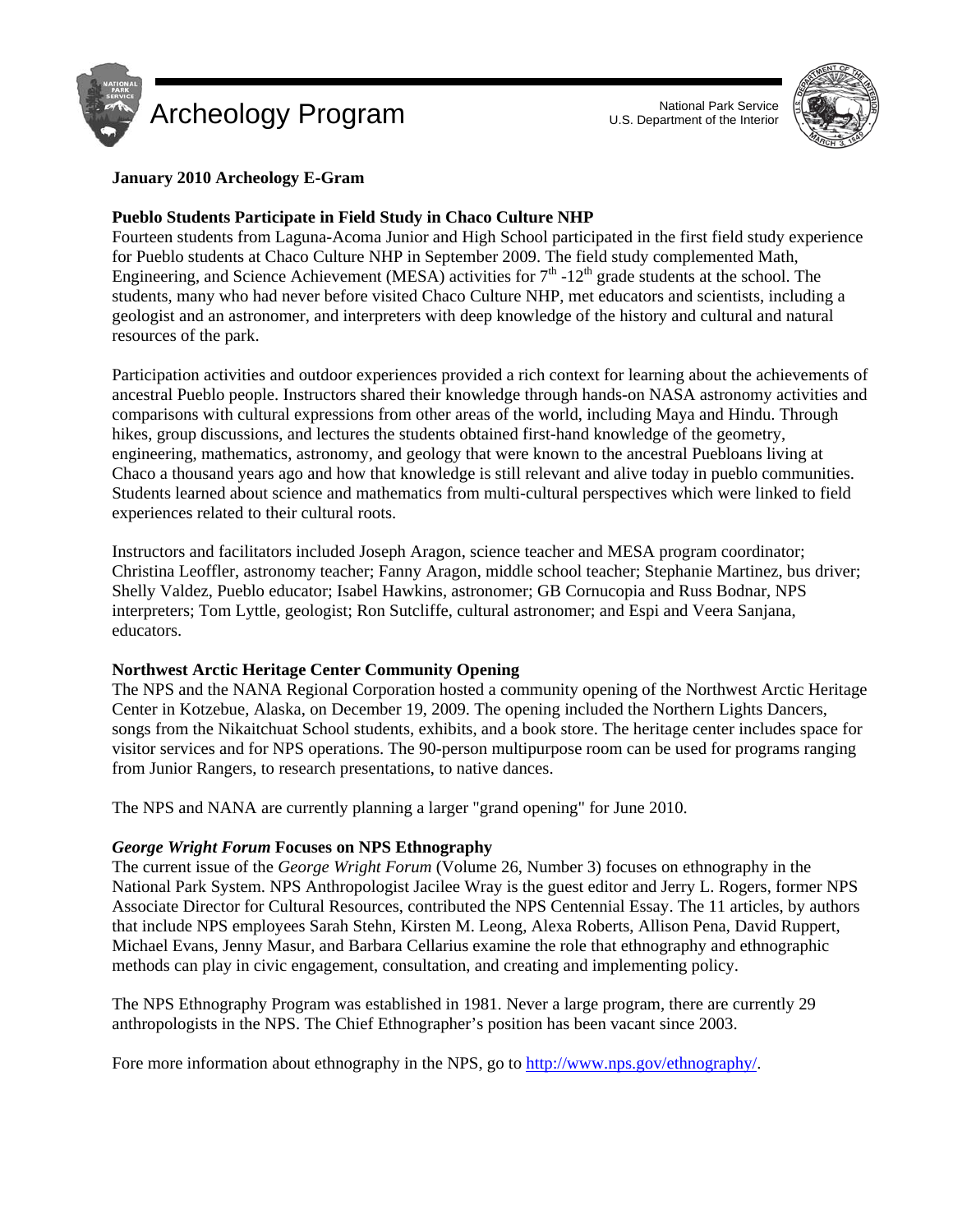#### **Illinois Man Convicted of ARPA Violation**

Leslie Jones was sentenced January 19, 2010, for knowingly removing thousands of historical artifacts from a southern Illinois national wildlife refuge. Jones was sentenced to 30 days imprisonment, 500 hours community service, 5 years probation, and to pay \$150,326 in restitution to Cypress Creek National Wildlife Refuge (NWR) for excavating, collecting, and transporting illegally taken archeological resources from a prehistoric Native American site on the refuge. In his plea agreement, Jones admitted selling the articles to supplement his income.

In January 2007, Jones was observed by Fish & Wildlife Service (FWS) personnel digging and removing artifacts from an archeological site on the Cypress Creek NWR. Law enforcement officers and special agents from FWS, Forest Service, Illinois Department of Natural Resources, and Johnson County Sheriff's Office seized 13,232 artifacts from Jones' residence during the execution of a Federal search warrant. The artifacts included pottery, clay figurines, tools, and over 200 pieces of human bone. Staff from the Shawnee National Forest (NF) and Southern Illinois University-Carbondale assessed the estimated value of the damage to the site at more than \$150,000.

According to Mary McCorvie, Forest Archeologist,Shawnee (NF), public awareness and interest plays a role in combating and preventing similar crimes. "We've found that the public's interest in preservation is critical to reducing vandalism. People are aware of a number of sites like this that contain significant cultural resources, and we'd love them to both refrain from taking found artifacts, and report suspected incidences of vandalism or theft."

Under the Archaeological Resources Protection Act (ARPA), it is a felony to disturb, alter, remove, or damage archeological sites and objects on Federal lands. Persons found guilty of offenses against ARPA can be punished by up to two years in prison and up to \$250,000, for the first offense.

To report looting activity on Federal land, call the national ARPA hotline, at 1-800-227-7286.

### **DOI Office of Inspector General Issues Report on Interior Department Museum Collections**

Approximately 35 percent of the 146 million museum items held by the Department of the Interior in 625 DOI facilities and over 1,000 non-DOI facilities are archeological objects. Also, 60 percent of the total museum items are documents, of which a significant proportion is archeological associated records. A study of DOI bureau museum collections issued by the Office of the Inspector General (OIG) found that much progress has been made in developing department-wide policies for collections care since the last OIG study in 1990, but DOI is not meeting its overall stewardship responsibilities for museum collections.

The OIG made a number of recommendations for improving accountability and preservation of the collections in both DOI and non-DOI facilities. For example, the OIG urged that bureaus be required to adhere to the standards and procedures in the DOI Museum Handbooks for accessioning, cataloging, and inventorying museum collections. The report also highlighted successful strategies for managing museum collections used by individual bureau units, including partnerships, consolidating collections, and a team approach to cataloging. About half of DOI museum collections remain uncataloged, which limits accountability and accessibility for research, exhibition, and cultural use. The OIG did not directly speak to the significant resources needed to address its recommendations.

To read the 20 page report, go to http://www.doioig.gov/upload/2010-I-0005.pdf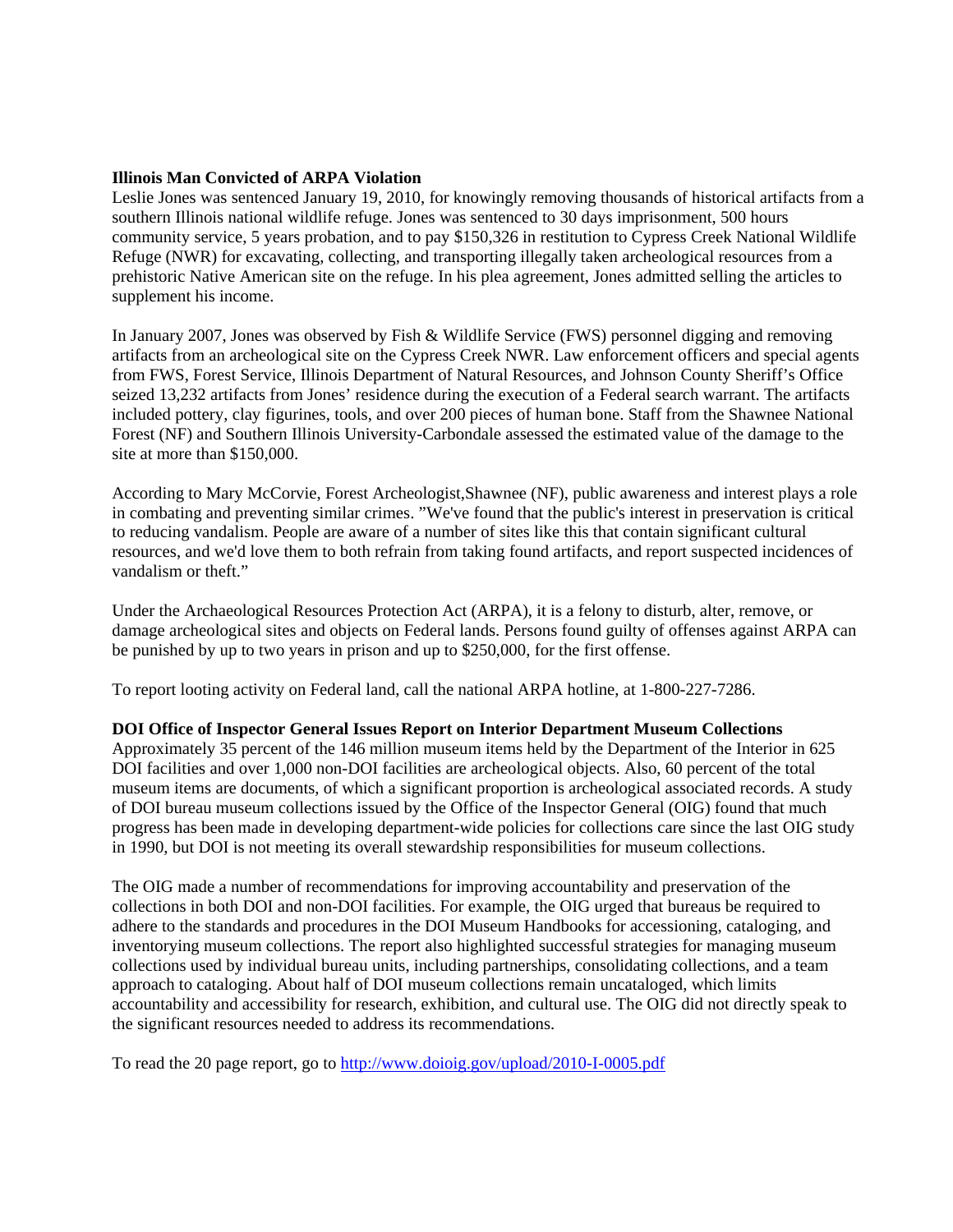#### **NPS Park NAGPRA Program Announces Intern Projects**

The Park NAGPRA internship program provides opportunities for students to work in parks, centers, and offices nationwide on projects related to the Native American Graves Protection and Repatriation Act (NAGPRA). Four projects from three regions – Intermountain, Southeast, and Pacific West – have been selected for support in 2010.

*Little Bighorn Battlefield National Monument Consultation, Repatriation, and Reburial Assistance* (\$7,000) The project will support one part-time student at Little Bighorn Battlefield NM to facilitate NAGPRA responsibilities.

*NAGPRA Inventory Completions for Navajo and Canyon de Chelly National Monuments (*\$8,000) Neither Navajo NM nor Canyon de Chelly NM has published their Notices of Inventory Completion in the *Federal Register*. Both park units have received project funding to complete the process and carry out the full range of activities that must be completed.

*Lake Mead National Recreation Area and Yosemite National Park Notices of Inventory Completion (*\$8,000) The Lake Mead NRA grant will continue work on a Notice of Inventory Completion for its NAGPRA inventory that was initiated with an FY 2009 NAGPRA internship. The Yosemite NP component of the project will implement NAGPRA for inventory materials and inadvertent discoveries/intentional excavations.

*Assist Southeast Archeological Center with Completing NAGPRA Summary, Inventory and Notices; Assist with Cultural Affiliation Study and Consultations for Fort Frederica National Park* (\$8,000) The intern will assist the NAGPRA Coordinator and museum staff to resolve several current and outstanding NAGPRA issues, focusing on completing the final inventory and summary of Native American human remains and unassociated funerary objects from Fort Frederica NP that came into the collection after 1995.

### **NPS Archeology Program Announces Two Archeology Positions in WASO**

The NPS Archeology Program is seeking qualified applicants to fill two archeologist vacancies in the Washington Office. The positions are GS 12/13, and are permanent. They are open to all qualified candidates, These positions are re-advertised. In order to be considered, applicants to the previous advertisement must also apply to the current advertisement. The closing date is February 15, 2010.

For more information and to apply online, go to the position announcement on USAJobs at [http://jobview.usajobs.gov/GetJob.aspx?JobID=85627416&JobTitle=Archeologist&sort=rv&vw=d&brd=387](http://jobview.usajobs.gov/GetJob.aspx?JobID=85627416&JobTitle=Archeologist&sort=rv&vw=d&brd=3876&ss=0&FedEmp=N&FedPub=Y&q=NPS+Archeologist+Washington+dc&AVSDM=2010-01-14+17%3a01%3a00) 6&ss=0&FedEmp=N&FedPub=Y&q=NPS+Archeologist+Washington+dc&AVSDM=2010-01- 14+17%3a01%3a00

### **NPS and FLETC Offer Archeological Resources Protection Training**

The NPS and the Federal Law Enforcement Training Center (FLETC) will jointly offer *Archeological Resources Protection Training* Program (XP-ARPTP-002) at Glen Canyon NRA, Page, AZ. This 37-hour FLETC course provides training in all aspects of an archeological investigation and subsequent prosecution of the crimes. The class culminates in a 12-hour archeological crime scene practical exercise where law enforcement officers and archeologist work as a team to investigate and document a crime scene. Attendees will gather and process physical evidence, write incident reports, executive summaries, search warrants, damage assessments, and provide testimony in a courtroom scenario. Open to all sworn law enforcement officers, prosecutors, and Federal archeologists.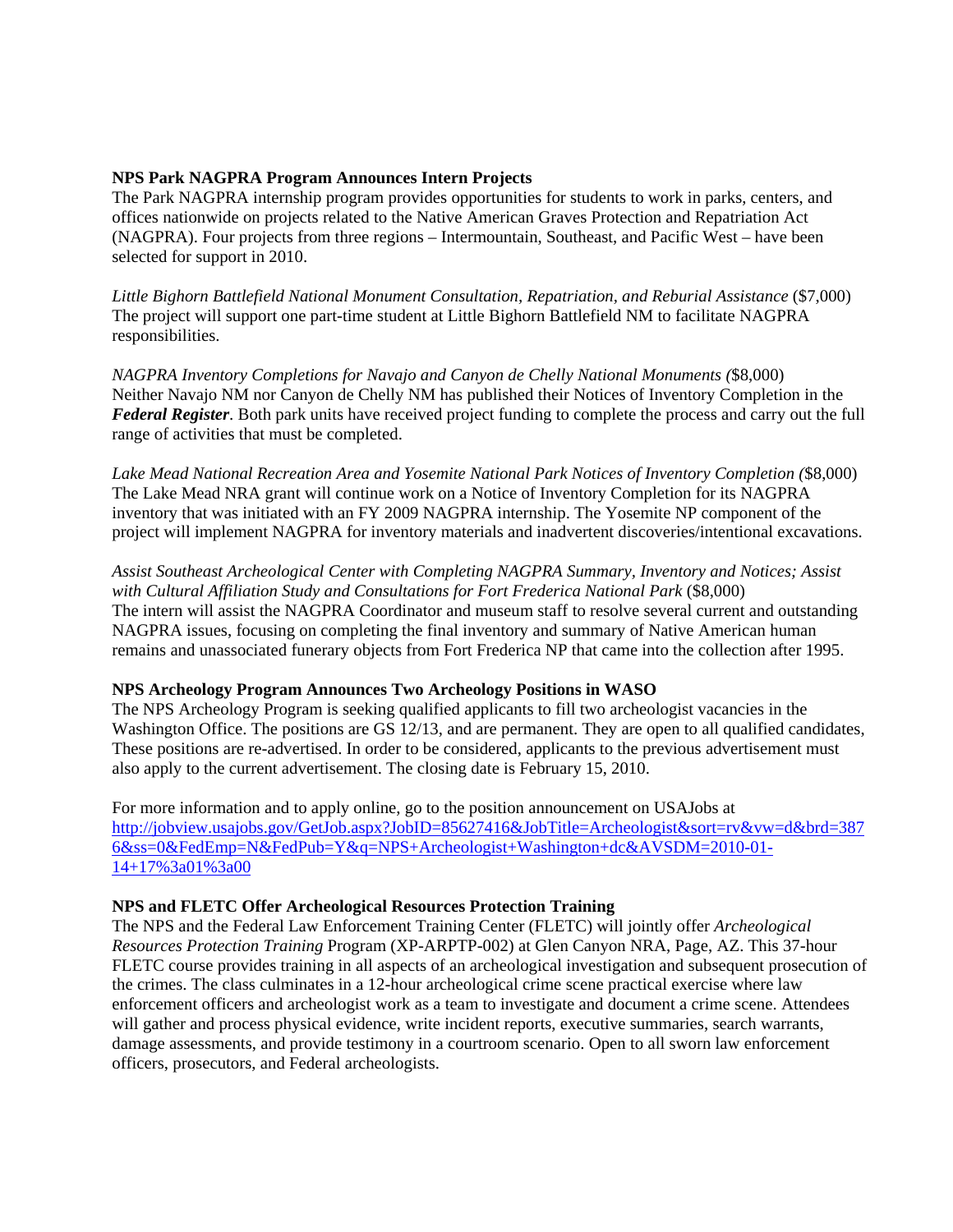NPS applicants should contact Wiley Golden at 912-267-2246 for registration. All others should contact their national academy representatives at FLETC. Contact FLETC senior instructor Charles Louke at 912-280- 5188 for course information.

### **University of Wyoming/NPS Research Center Offers Grants**

The NPS and University of Wyoming are offering small grants for research in the greater Yellowstone area, including Grand Teton NP and Yellowstone NP. Research topics include natural and cultural resources, history, and social science research. Budgets should be \$5,000 or less and work should be completed in one year. This call for proposals is directed to US academic and agency researchers. Applications are due electronically by March 15, 2010.

Application materials may be found at www.cfc.umt.edu/CESU/NEWCESU/Assets/Proposals/UW-NPS%20Center\_RFP%202010.pdf. A list of research needs at Grand Teton NP is included in the application materials; research needs at Yellowstone NP may be found at www.greateryellowstonescience.org.

#### **Summer Jobs with NPS HABS/HAER/HALS**

The NPS Heritage Documentation Programs (Historic American Buildings Survey/Historic American Engineering Record/Historic American Landscapes Survey) are soliciting applications for Summer internships and two fellowships. Applicants must apply separately for each position.

#### *HABS/HAER/HALS Summer Internships*

The NPS Heritage Documentation Programs seek applications from qualified individuals for summer employment documenting historic sites and structures of architectural, engineering and landscape significance throughout the country. Duties involve on-site field work and the preparation of measured and interpretive drawings and written historical reports for the HABS/HAER/HALS Collection at the Prints and Photographs Division, Library of Congress. Projects last twelve weeks, beginning in May/June. Salaries range from approximately \$6,000 to \$11,000 for the summer, depending on job responsibility, locality of the project, and level of experience. Applicants must be U.S. citizens.

Applications due: 8 February 2010 (postmark date).

Application forms and detailed information can be found at www.nps.gov/history/hdp/jobs/summer.htm To view examples of HDP documentation on the Library of Congress web site, go to http://lcweb2.loc.gov/ammem/hhhtml/hhhome.html

### *HABS-SAH Sally Kress Tompkins Fellowship*

The Sally Kress Tompkins Fellowship, a joint program of the Historic American Buildings Survey (HABS) and the Society of Architectural Historians (SAH), funds an architectural historian to conduct research on a 12 week HABS project during the summer of 2010. The award consists of a \$10,000 stipend. The fellowship is open to students pursuing graduate studies in architectural history or other related fields.

Applications due: 1 February 2010 (postmark date).

For detailed information, go to www.nps.gov/history/hdp/jobs/tompkins.htm or contact James A. Jacobs at 202-354-2184.

#### *Maritime Documentation Internship 2010*

The Maritime Documentation Internship, a joint program of the Historic American Engineering Record (HAER) and the Council of American Maritime Museums (CAMM) funds a student or recent graduate of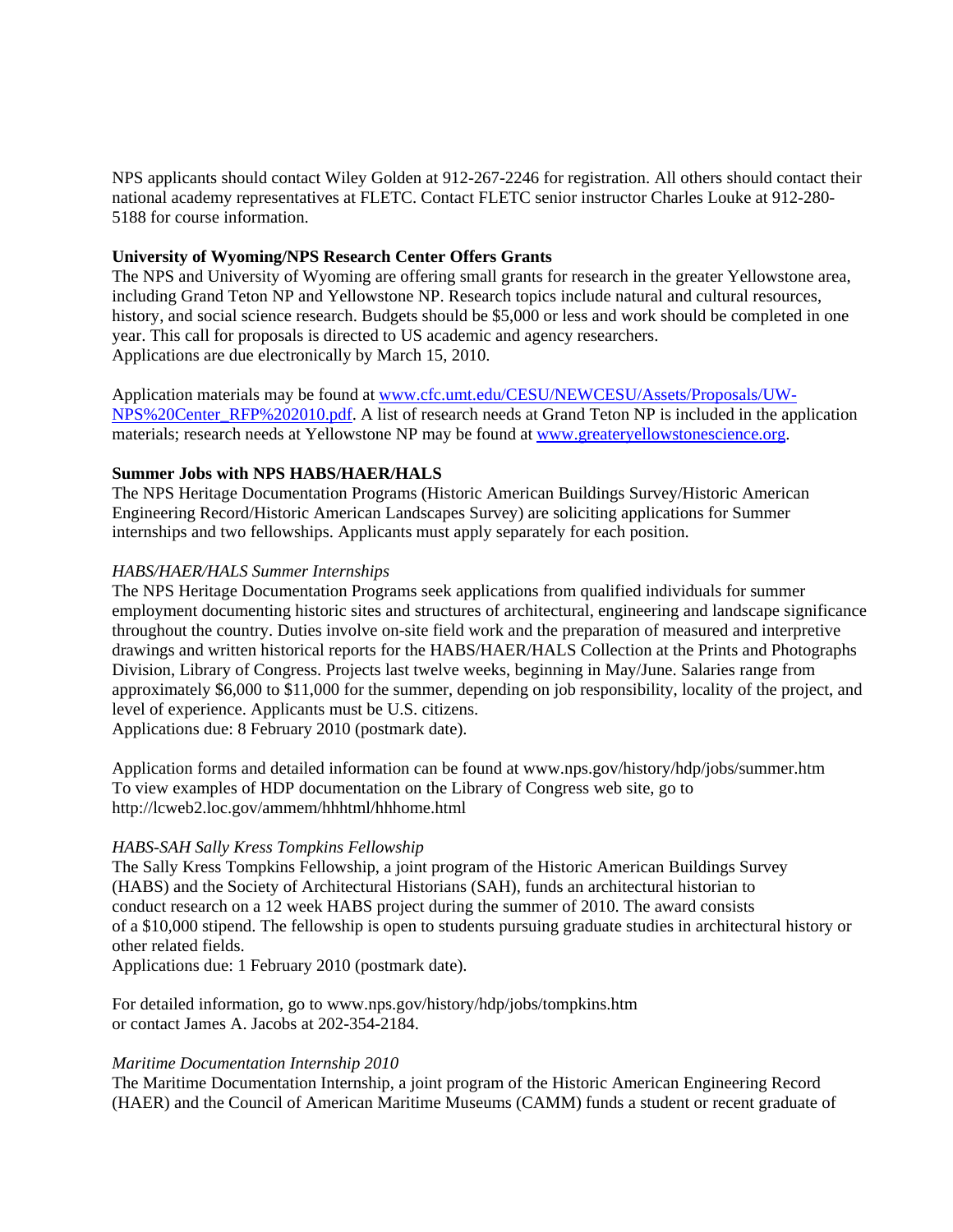architecture or history interested in maritime preservation, to work on a HAER maritime documentation project. The selected recipient will receive a stipend of approximately \$7,000 and will work with a HAER team for 12 weeks during the summer. The internship will require research and writing or measuring and drafting of historic maritime resources. The applicant must be a U.S. citizen. Applications due: 8 February 2010 (postmark date).

For detailed information, go to www.nps.gov/history/hdp/jobs/maritime.htm or contact Todd Croteau at (202) 354-2167.

For additional information regarding any of the Heritage Documentation Programs Summer 2010 Employment Opportunities, please contact Judy Davis, Summer Program Administrator, Heritage Documentation Programs Division; 202-354-2135 or HDP\_Summer\_Program\_Admin@nps.gov

#### **BLM Seeks Partner for Archeological Fieldwork**

The Bureau of Land Management is advertising a cooperative agreement (ARRA-BLM-AK-RFR-10-1888) on the www.grants.gov website. This project is designed to be a partnership between the Bureau and a nonprofit (i.e. museum, university, preservation group, etc.) to undertake archeological survey on public land in Alaska to identify hazards located on abandoned mine lands. The total estimated funding for this project is \$500,000. The duration of the project is anticipated to be three years. This advertisement closes on February 10, 2010.

For questions related to the grant process see the contact information listed on the website. For questions related to the particulars of the project, contact Bill Hedman, Archeologist, BLM Central Yukon Field Office, Fairbanks, AK, at 907-474-2375.

### **Federal Archeology Publications**

*Geophysical Investigations at the Nezekaw Terrace Mound Group (Site 13AM82), Effigy Mounds National Monument, Allamakee County, Iowa* Stephen De Vore. NPS Midwest Archeological Center Technical Report Number 118, 2009.

As museums and repositories struggle to adequately care for extant archeological collections, Federal archeologists are turning more and more to non-excavation methods to collect data. De Vore demonstrates ways that non-excavation geophysical research can provide data about mound location with examples from Effigy Mound NM.

In the 1800s, the confluence of the Yellow and Mississippi Rivers had a wonderfully high concentration of conical, linear, and bear effigy mounds. In 1892, T.H. Lewis recorded 63 mounds on the Nezegaw Terrace within the present monument. By 1950, only eight mounds could be identified; the remainder had been destroyed by agricultural activities. Clearly and briefly, De Vore describes the four geophysical prospection methods used to locate mounds within a portion of the terrace: magnetic survey, resistance survey, conductivity survey, and ground penetrating radar. In addition to these methods, the research team used LiDAR and historic aerial photos to interpret subtle data.

The research results were surprising. De Vore and his team expected to identify remnants of two bear effigies and three conical mounds within the area. They found these, and signs of an *additional* four mounds, validating early  $20<sup>th</sup>$  century observations. While ground truthing is needed to learn more, these nondestructive survey methods have provided sufficient information to ensure that the area is protected.